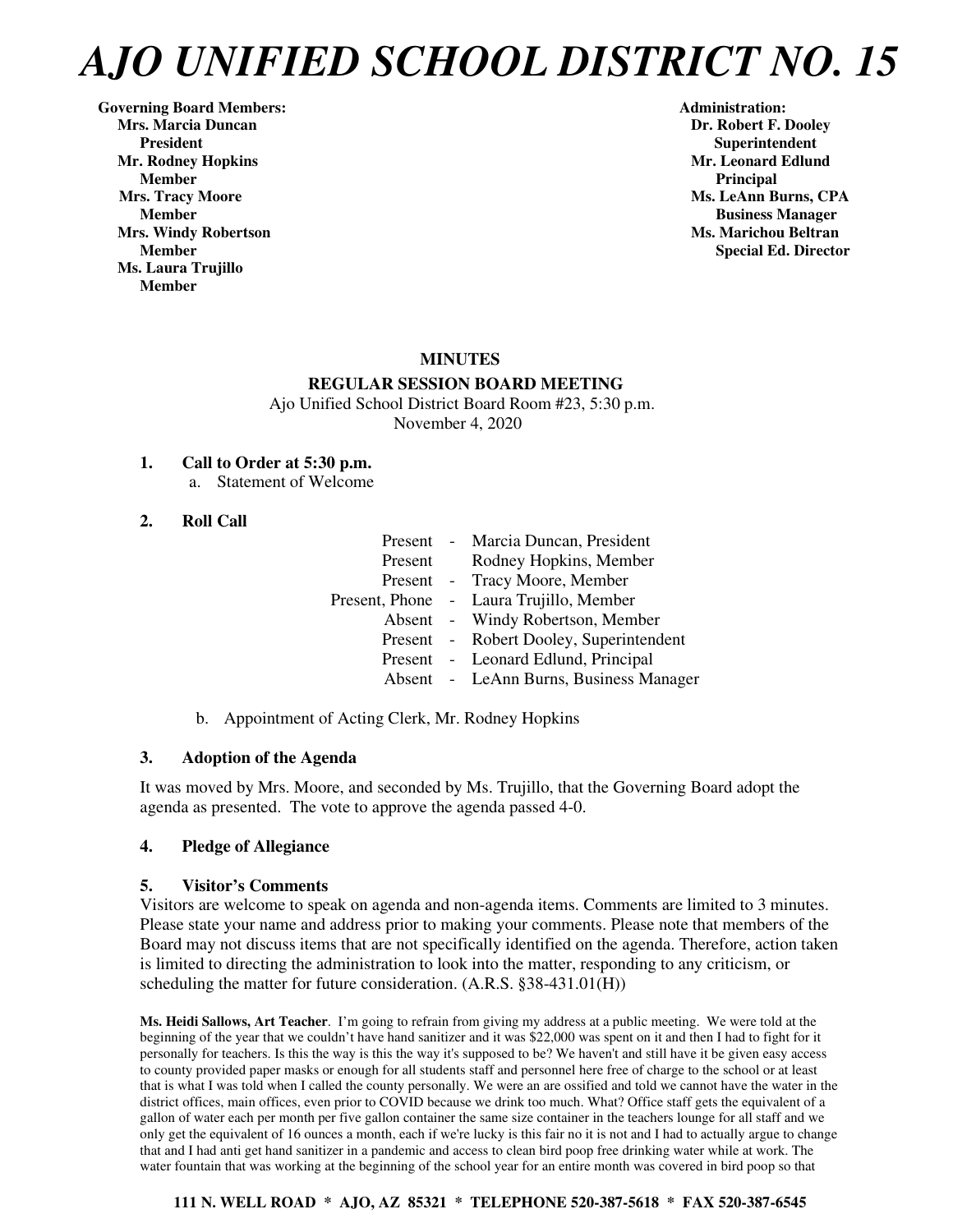was nice but why bother right no one is listening. Mr. Edlund does seem to be listening and does seem to care he is personally walked water jugs into that teachers' lounge and I am tired of going in there and seeing the water our water in there not filled it's ridiculous 40 of us trying to get water but sorry to say I took offence personally also to comments personally containing to the board meeting that I attended about teachers we should be represented by a chosen staff member and able to speak on our own behalf before the board and during board meetings about topics pertaining particularly to especially when you're speaking about 301 monies as were discussed just because we don't turn in documentation of parent teacher conferences and all of our positive parent Contacts all of our adding to our workload paperwork doesn't mean what was suggested that we somehow are not doing our jobs and are not good teachers it's confusing for specials teachers in particular because and I list the reasons right after my speech which again which is in bold type and I'm going to withhold the rest of this statement until the next board meeting because you were lacking a particular board member. Which is in bold type for the sake of my three minutes so I'm going to move on from that statement none of us want to go above and beyond the call of our eight hours here and it's exhausting considering I'm the art teacher and was trying to rally teachers to help me put on a festival last weekend with ISDA that no one really wanted to help out with because we get nothing but heartache here from the administration instead (turns and looks at Mr. Edlund) we get written up without due process then you know that's true with no support from the school board which we have come to you last year and you did nothing you gave us no response we had ten teachers up here that came up here and spoke I have personally ask each one of those teachers if they got a response from the school board nothing is if we don't matter and we feel like this all the time instead we get written up without due process again no comradery just mentally pushed around and I'm tired of it we all are formally I would like to request went up to appeal to not getting my specials money that I feel like I was owed based upon my above written statement which you can't see right now but I don't think that is going to happen even if I put up a good fight it feels like you are more interested in finding reasons to withhold this money from us (turns to Dr. Dooley or Mr. Edlund. Bold showing, she raised her voice) **like a punishment… like bait…** then find reasons for us to get it Angelina, Board Secretary: You have about 30 seconds

Sallows: I don't care. a very respected teacher here has asked me to leave her unnamed and is and has been denied her full monies on ridiculous technicalities this time with administration or from an administrative mistake and she can't get hers as in highly organized on top of her job is she is why would I even think that I'm worthy to get mine (looks at Angelina again and turns papers forcefully) and other people have gone over 3 minutes so I am definitely going to filibuster President Marcia Duncan: I'm going to have to stop you there.

Sallows: (continues, raises her voice, and talks over President Duncan) they denied her this year President Marcia Duncan:(banging her gavel) Heidi… come on…

Sallows: (again Ms. Sallows continues talking with a raised voice over President Duncan): they have denied her appeal and she won't bring this to the board why why risk retaliation like I have seen in the write ups and allegations against me for speaking up for not for for us or just or just not just me but for us teachers we they don't want to speak up for themselves 'cause they are afraid of retaliation we have teachers here on visas that are afraid to speak up for themselves because they are afraid of retaliation and this board does nothing about it in this administration isn't doing anything about it I have personally talked to my boss about it nothing is happening and I'm begging you to do something President Marcia Duncan: we are doing something we're asking you to stop please.

Sallows: I will stop now thank you.

## **6. Information Items**

- a. Governing Board Report No Board member wished to give a report
- b. Superintendent's Report
	- I'd like to congratulate the winners of yesterday's governing board election. We have those the results in our county and our state results, although we have nothing in federal results yet. I want to congratulate Wendy she won a seat for two years. The reason it is only 2 years, or a two-year position is and when she was appointed to the board by the County Superintendent, she was in the 3rd year of another board members tenure. So, she first election that comes up she had to run for which would be this position, which is 2 years. In two years and she can run for a four-year position. Also elected to the board, if you have not heard, were Eric Krznarich and Lonnie Guthrie for four-year positions.
	- I'm sure we're all tired of hearing about COVID. I wish would go away, but it's not. Some statistics I read recently the King that was were created by the Center for Disease Control, in all state and county health departments, we're ranking sixth in the nation for students under, people under 19 having COVID. So unfortunately, our neighbor to the North, Gila Bend opened up probably late September, I don't know if they had a hybrid system or full system, but they shut down early in the week because of outbreaks of seven students. So it's alive and well. About 14% of our cases in Arizona have been under 19 years of age.
	- It seems like the age of our building is from the mid-50s for most part, buildings like this(building), the Art Room and the two rooms attached it are about 1968, I believe. I'm a little frustrated, we have AC needs. We have about \$40,000 of HVAC units that are technically on their last legs. I'd like to use school facilities board monies, however one of the challenges we face is that the School Facilities Board will not fund it unless it goes out. Hopefully with the weather the way it is, we can get those done. We have one classroom went out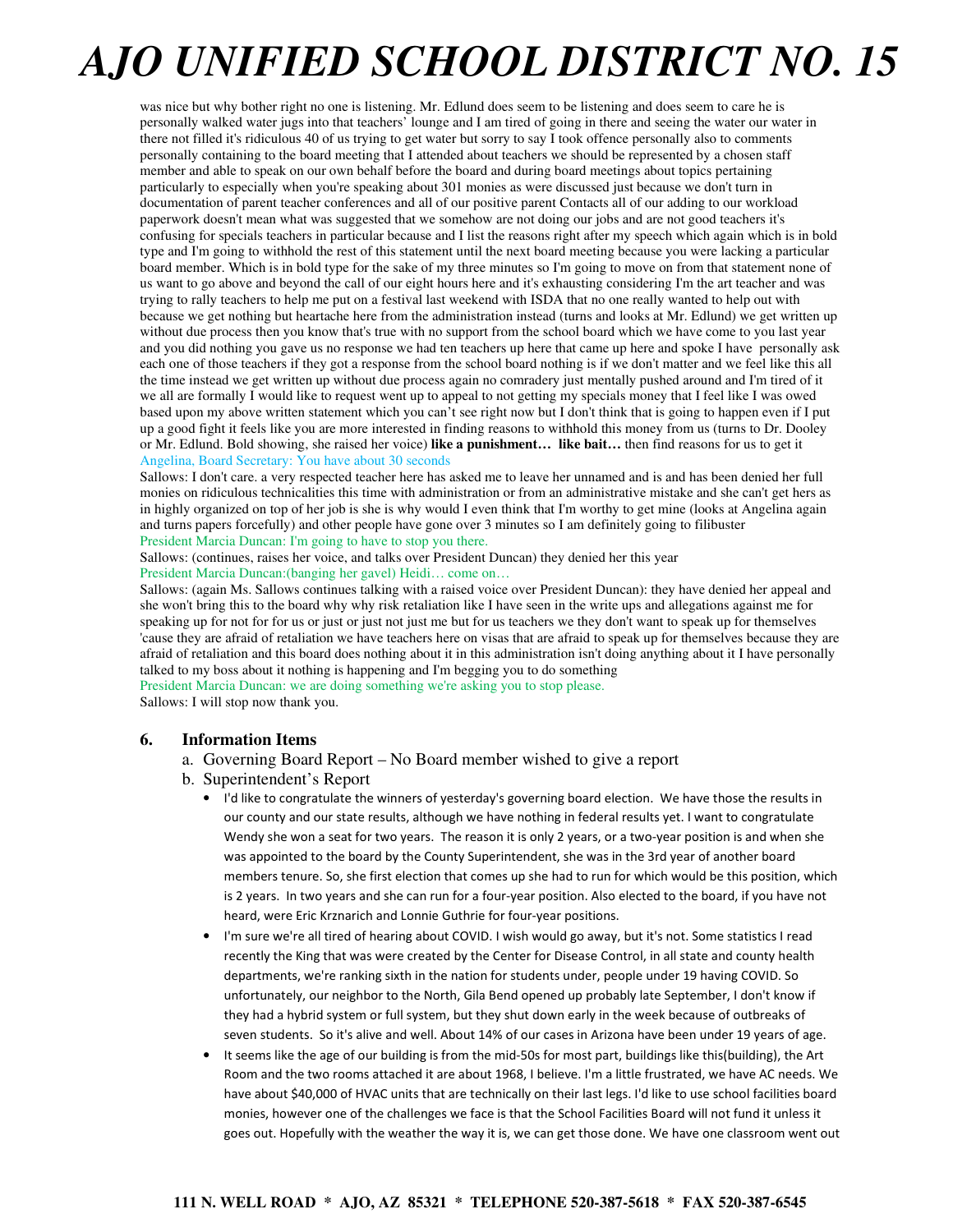yesterday, the gymnasium, the mirror room, weight room has three or four units. They are large units that have gone out, but we are going to try to get those replaced I'll keep you posted.

- I need to clarify something that happened at our Monday night study session. At the end of the meeting there was a discussion that was in violation of the Open Meeting Law. I clarified with District Attorney and he said calls to the public and agendas must be listed to talk about things. He talked about to Arizona open meeting law which is 341.02 and then capital letter H, which states that if it was not on the agenda, it may not be discussed, considered, or acted on in any way. That goes for superintendent's report or calls to the public as well.
- Food service is still providing meals on campus to IEP and essential workers. We have students with IEPS on campus as well as students of parents are essential workers. The 25-30 students on campus eat lunch in the cafeteria, but Mr. Ogden still gives out to go meals to parents coming in and gives out meals at Bud Walker Park for two hours. In total the cafeteria 60 kids a day at Walker Park and about 70-80 a day in the cafeteria which includes students attending and meals given out.
- Mr. Edlund and I plan on doing an online town Hall on the 12th at 4:30. We want to talk about, at our last meeting we had a number of parents approach the podium and ask about opening schools and we want to talk about that a little bit; what we're planning, what we're trying to do to help kids be successful in the current operation plan and just general questions. A quote by HL Mencken goes, "For every complex problem there is an answer that is clear, simple, and wrong". The solution is not simple sounds but as soon as our (COVID) testing rate in the county drops below 5% versus spending three times at 2 weeks then sustains that they will reconsider opening. We haven't hit that yet. I'm not sure what's causing this increase, and we don't want it to affect our kids.
- A reminder, next Wednesday… World War I ended on the 11th hour on the 11 day of the 11th month, so we have Veterans Day. There will be no school on that day, so we will have a day off in the middle of the week, which is awkward. With federal holidays like veteran's day, the 4th of July and Christmas we can't move it to make a 3-day weekend, so there will be no office, cafeteria, or maintenance staff on campus Wednesday November 11th.

## **7. Consent Agenda**

The following items are being recommended for approval on the consent agenda:

- a. Financial Report
- b. Voucher Approval
- c. Board Minutes
- d. Donations
- e. Library Report
- f. Monthly Contact Report

It was moved by Mrs. Duncan and seconded by Mrs. Moore that the Governing Board adopt the agenda as presented. The motioned passed 4-0.

#### **8. Board Action Items**

#### **a. Business**

#### **1. Approval of 2020 Proposition 301 Payment**

Robert Ogden taught Culinary Arts for the fall semester of the 19/20 academic year. He qualifies for a reduced proposition 301 payout due to length of time he taught and the date he received his teaching certificate. Amount is listed in the back up information attached.

Mr. Hopkins made the motion to approve the attached Prop 301 payout for Robert Ogden for the 19/20 academic year. Ms. Trujillo seconded the motion. The motion passed 4-0.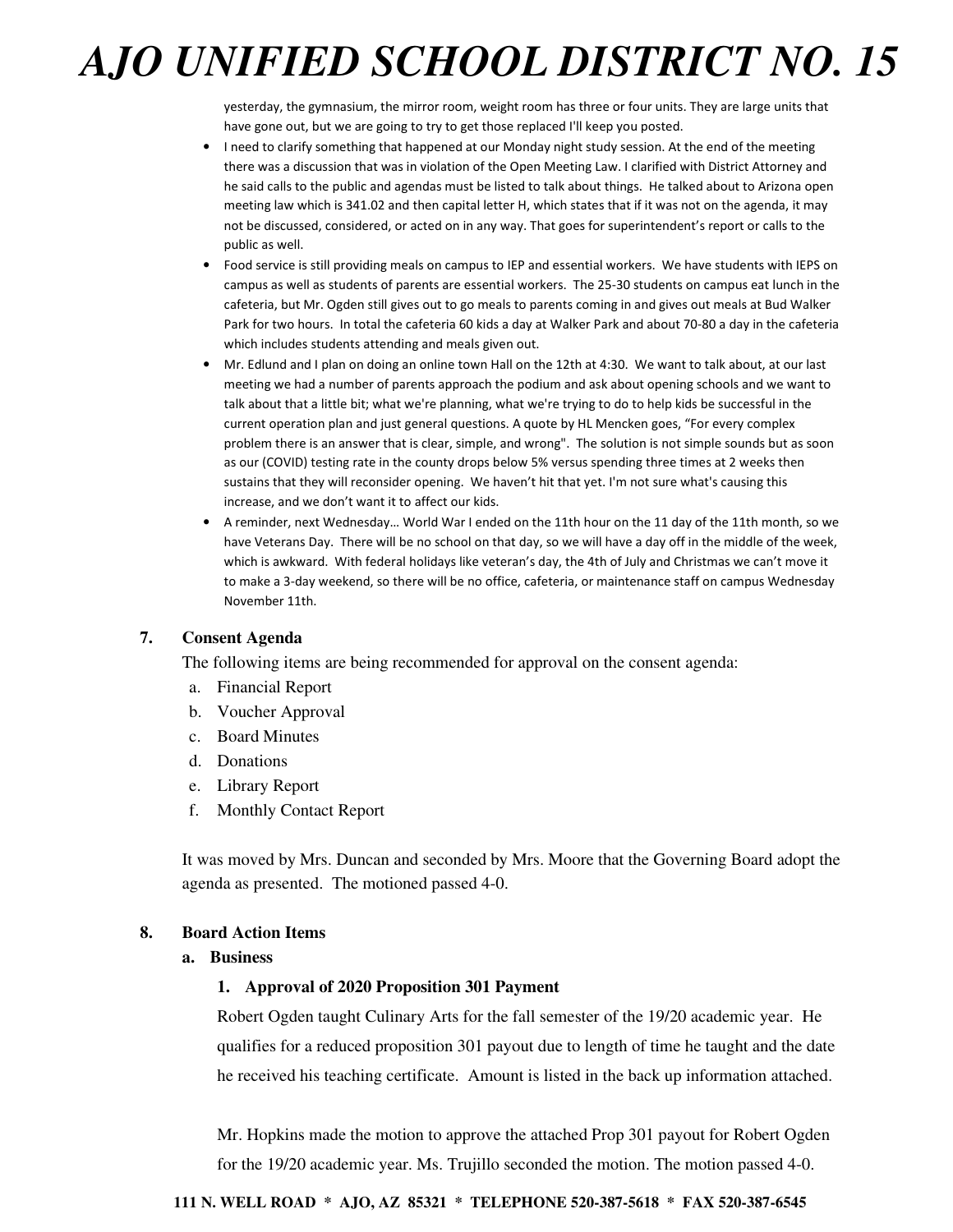Regular Session Board Meeting November 4, 2020 Page 4

#### **2. ASBA Policy Withdrawal**

ASBA Policy Services notified member districts to withdraw Policy GCCA & GCKA which were recommended in policy advisories  $670 \& 671$  respectfully. The withdrawal is due to avoid any confusion with the Families First Corona Virus Response Act (FFCRA).

Mrs. Duncan made the motion to approve the withdrawal of Governing Board Policies GCCA & GCKA. Ms. Trujillo seconded the motion. The motion passed 4-0.

#### **3. Approval to Dispose of School Property**

Lupe Bandin, the district's fixed assets/inventory specialists has requested disposal of equipment forms that include outdated, obsolete, unsafe or inoperable equipment pursuant to Arizona Administrative Code (AAC), Title 7, Chapter 2, R7-2-1131. Items include: #21-001 file cabinets, #21-002 a band saw & table saw, #21-003 a food slicer, & #21-004 various pianos. Pictures and inventory paperwork are attached as back up. The equipment to be disposed of will be disposed by the authorized method of online auction, at www.publicsurplus.com.

Mr. Hopkins made the motion to approve disposal of the attached equipment. Mrs. Trujillo seconded the motion. The motion passed 4-0.

#### **4. Approval of Disposal/Trade in of School Property- White Activity Bus**

The 2007 white international school bus failed in June 2020. This bus is a 15-passenger activity bus that any staff member can drive. Quotes have been received from RWC International for two styles of white activity busses. Part of the quote for new activity busses is a "trade in" cost where RWC will recycle or dispose of the old activity bus. A disposal form and copy of the title is attached. A quote from RWC for a new bus and the trade I amount will be forwarded to the Board by email.

Ms. Trujillo made the motion to approve the disposal (trade in) of the #7 activity bus with the purchase of a new bus. Mrs. Duncan seconded the motion. The motion passed 4-0.